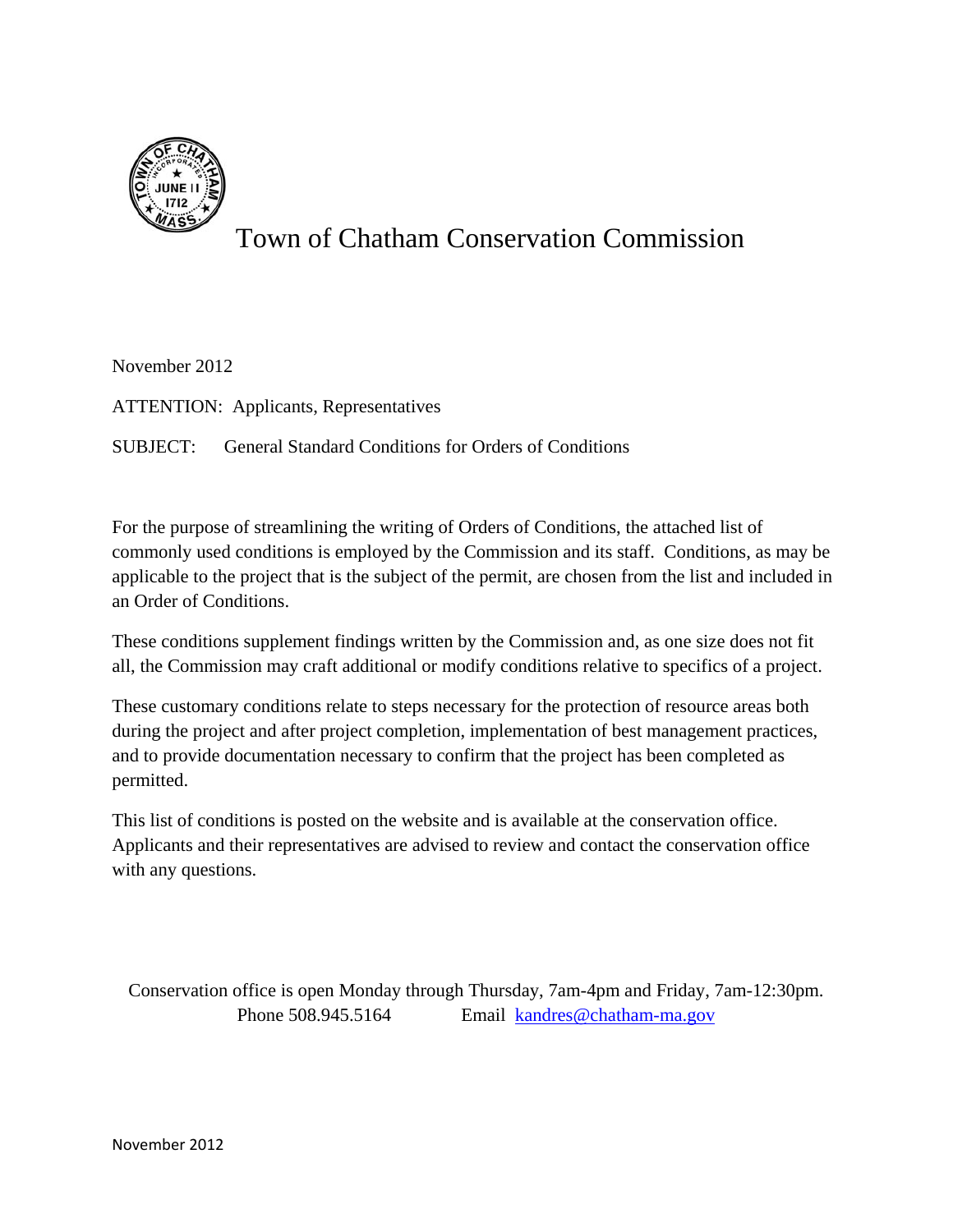# APPROVAL

The Commission determined that the project can be permitted subject to the following special conditions. To the extent that the following conditions modify or differ from the plans, specifications, or other proposals submitted with the Notice of Intent, these conditions shall control.

# **SPECIAL CONDITIONS**

## **A. Pre‐construction**

AVOID & MINIMIZE

1. All activities involved with this project shall be conducted in a manner that avoids alteration to vegetation, beach and bank and, where it is unavoidable, the alteration shall be minimized.

## QUALIFIED CONSULTANT

- 2. The project shall be implemented only by a consultant / contractor who, on the basis of his/her qualifications, expertise, and documented experience in such projects, is found acceptable to the Agent/Commission. The Commission reserves the right to interview the prospective contractor / consultant prior to making its determination.
- 3. Prior to any site disturbance, the limit of work and foundation stakes for the project shall be refreshed as necessary by the surveyor/engineer to reflect the approved plan. The engineer shall submit a memo to the Commission stating that this has been done.
- 4. Prior to any site disturbance, a pre-construction meeting will be held with the responsible contractor, engineer, applicant and Commission/Agent to review the Order of Conditions and the work protocol. *Please call for an appointment at least one week in advance.*
- 5. The applicant shall secure a Massachusetts registered professional engineer to act as clerk of the works to be approved or designated by the Commission. The engineer will supervise the contractor and will inspect the site regularly whenever construction in or within 100feet to the wetland is in progress. The engineer will provide weekly inspection notes to the Commission and be onsite during and after storm events so as to take responsibility for the proper functioning of drainage and erosion control systems for the project. The applicant shall provide that person's phone number to the Commission.
- 6. **Prior to any site disturbance and to the pre‐construction meeting,** all sedimentation controls (i.e. straw bales at the work limit) shall be in place and ready for inspection at the time notice is sent. Once notified, the Commission/Agent may conduct a pre-construction inspection of the site and instruct the applicant of any preliminary modifications necessary for compliance with the Order of Conditions.
- 7. **Prior to any work commencing, a sign shall be visibly displayed on the site showing the DEP or local file number and shall remain so until the issuance of a Certificate of Compliance. A copy of this Order of Conditions shall be retained on the site and visibly displayed** until a Certificate of Compliance has been obtained and recorded.
- Revised November 2012 8. **Notice of work start and completion shall be given to the Commission in writing.** The applicant shall advise the Commission of the name(s) and telephone number(s) of the person(s)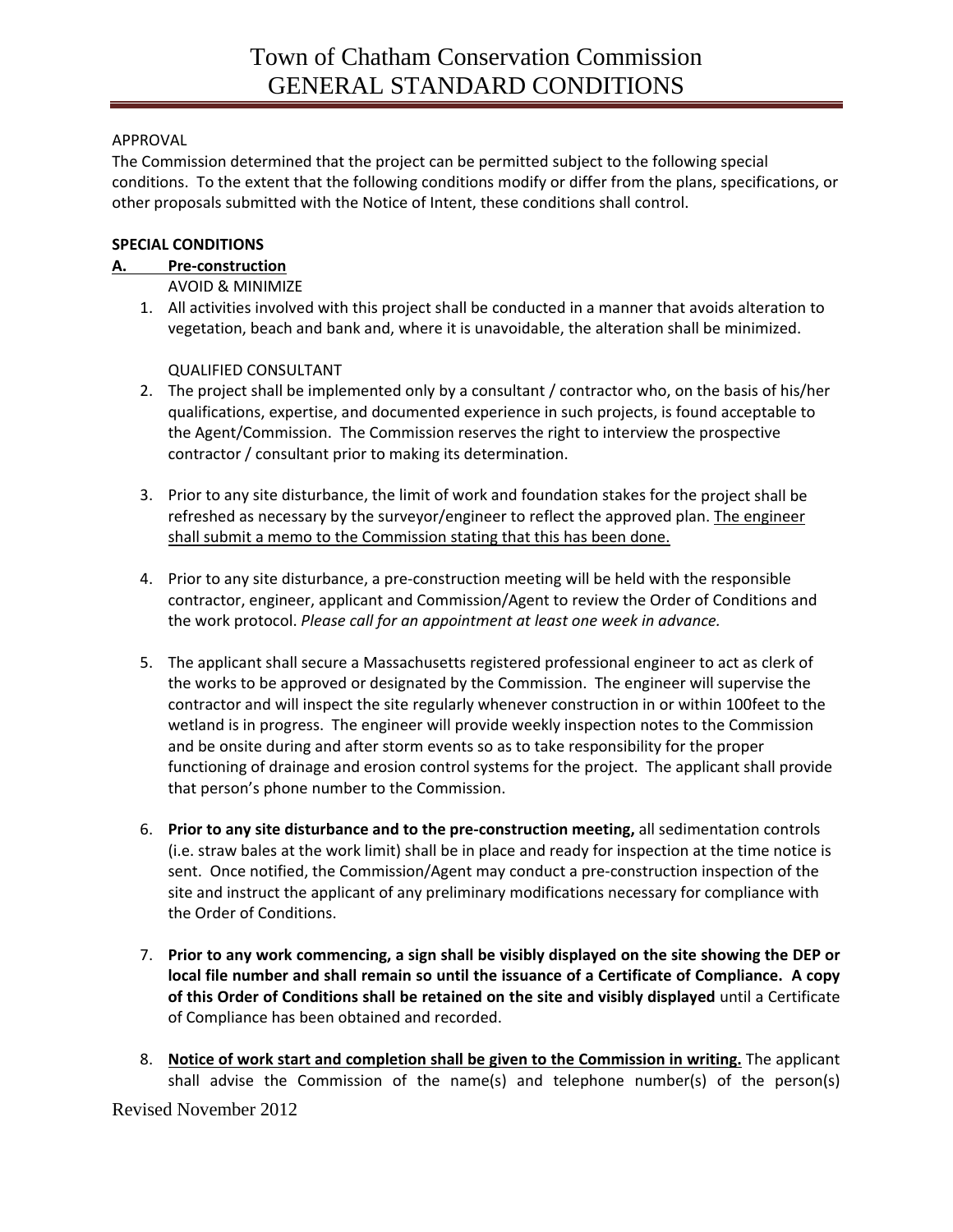responsible on site for compliance with this Order.

- 9. **Prior to any work commencing**, the contractor(s) shall sign and submit the signed form acknowledging their understanding of this Order of Conditions to the Conservation Commission for the record.
- 10. DISCLAIMER CONDITION: By issuing this permit, the Commission in no way makes a determination of property rights or the legal ability of the applicant to undertake this project. In all cases, the applicant proceeds with the project at his/her own peril in this regard.

## **B. Excavation and Site Disturbance**

\_\_\_\_\_\_\_\_\_\_\_\_\_\_\_\_\_\_\_.

- 1. **Clearing of naturalized vegetation / grubbing out of the work site within 100ft of the wetland resource area(s) may not occur after April 1 or before September 1. Project must be planned accordingly.**
- 2. **A gravel/mulch apron shall be created at the road where vehicles will access the work site to minimize the tracking of soils onto the roadway which may result in sedimentation of the nearby wetland or catchbasin; the roadway shall be swept as necessary to keep sediment off of the roadway.**
- 3. The limit of construction disturbance, including the cutting of trees and shrubs shall be \_\_\_\_\_\_\_\_\_\_\_\_\_\_\_\_\_\_\_\_ and, **at a MINIMUM**, be visibly marked with staked butted straw bales, or other erosion control method as approved by the Agent and shall remain so throughout construction. **It shall be the responsibility of the applicant to implement and maintain appropriate and adequate erosion control measures throughout the construction process. NOTE: HAY is not acceptable.**
- 4. In areas subject to wind, construction fencing shall be erected along the limit of work to aid in **the capture of any windblown debris.**
- 5. Any excavated material to be stored for backfilling or later grading will be stockpiled
- 6. All excavated material not needed for backfill or new contours will be removed from the site.
- 7. Debris, including litter, shall be picked up daily. No debris of any sort will be left on the site. Debris shall be disposed of in a covered dumpster.
- 8. No herbicides of any sort shall be used on the site for the purposes of construction.
- 9. All disturbed areas shall be revegetated with \_\_\_\_\_\_\_\_\_\_\_\_\_\_\_\_\_\_\_ as soon as possible during and after construction.
- 10. In disturbed areas where the grade is steep, erosion control matting is to be installed; if the area is to be exposed for longer than two months, it shall be seeded with perennial rye for stability during construction.
- 11. Machinery and/or material access will be from \_\_\_\_\_\_\_\_\_\_\_\_\_\_\_\_\_\_\_. The granting of this permit does not obviate the applicant's need to gain proper permission from any abutter whose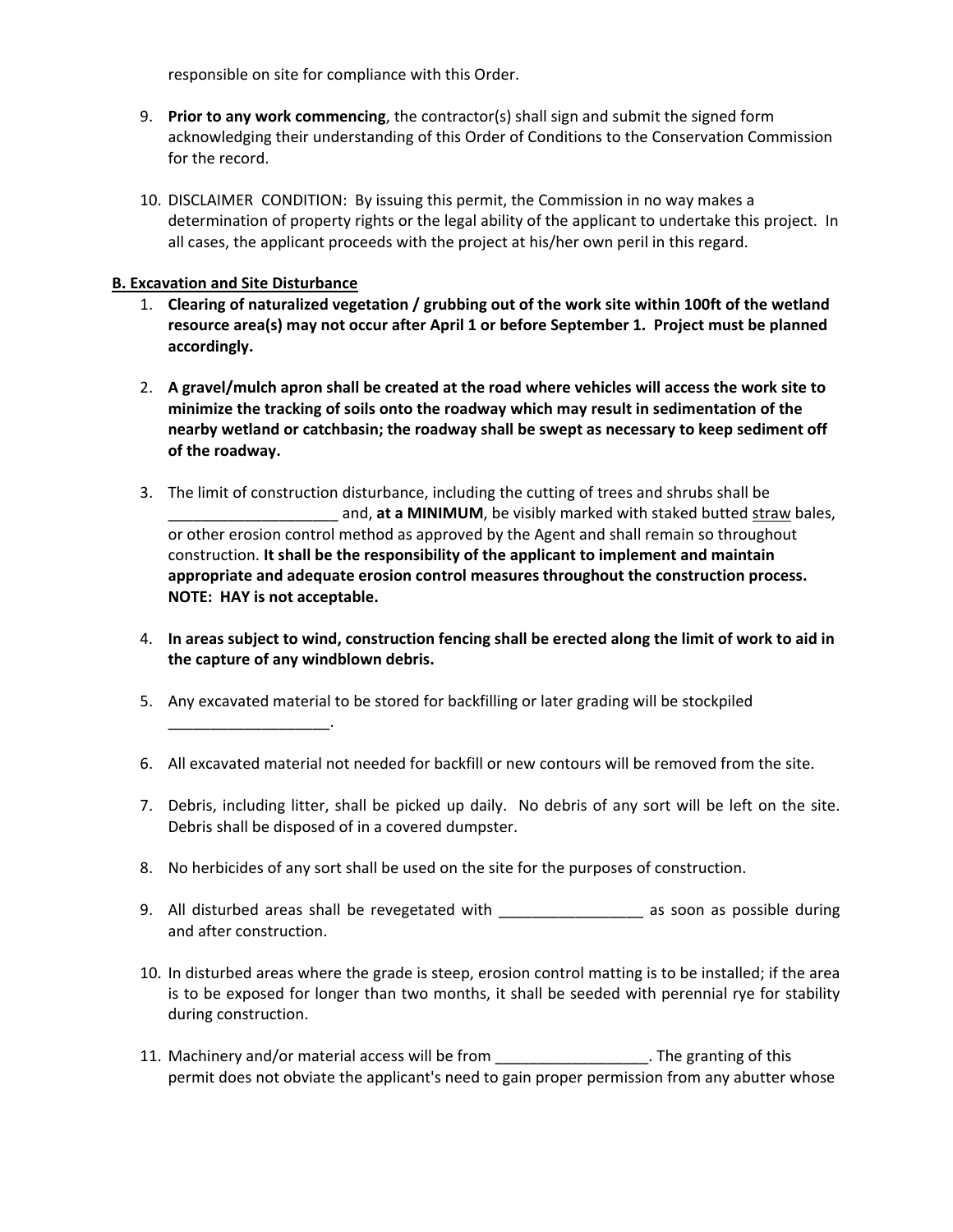property is to be used for access.

- 12. Machinery, when not in use, shall be parked
- 13. Washing of equipment/tools shall be done OFF‐SITE or handled in a manner approved by the Agent, however in no cases shall concrete or masonry debris be left on the site.
- 14. Cleaning of paintbrushes shall be done OFF‐SITE or within containers that will be removed from the site; cleaning of brushes or disposal of paints or cleaning fluids on the site is prohibited.
- 15. There shall be no discharge or spillage of fuel, oil or other pollutants on to any part of this site. The applicant shall take all reasonable precautions to prevent the release of pollutants through ignorance, accident or vandalism.

## **C. Drainage and Re‐Vegetation**

- 1. Where possible, roof runoff shall be allowed to percolate down through the soils from the surface using best management practices for handling stormwater and as approved by the Commission/Agent. At no time may roof runoff be directed over a bank to a wetland resource.
- 2. **The driveway shall be of pervious material. This condition shall remain in force permanently and shall be recorded on the Certificate of Compliance.**
- 3. Catch basins shall be installed and the so that runoff will \_\_\_\_\_\_\_\_\_\_\_\_\_\_\_\_\_\_\_\_. Catch basins shall be cleaned at least yearly.
- 4. Grading shall be accomplished so that runoff shall not be directed to the property of others without mitigation as described in the project plans. This project shall not increase runoff, nor cause flood or storm damage to abutters, other property owners or the wetland resource area.
- 5. Disturbed areas shall be revegetated with natural flora of proven value to local wildlife.
- 6. Invasive plant species, as may appear on the current list of the Chatham Conservation Commission, shall not be planted on the site - (SEE www.IPANE.org).
- 7. The limit of disturbance shall be delineated with plantings of ............
- 8. **No herbicides or pesticides shall be used in the AURA to the wetland resource area. This condition shall remain in force permanently and shall be recorded as such on the Certificate of Compliance.**
- 9. No lawn may exist beyond ............as shown on the approved plan. This condition shall remain in force in perpetuity and shall be recorded as such on the Certificate of Compliance.
- 10. **If fertilizers are utilized for landscaping and lawn care in the 100 foot adjacent upland resource area, they shall be slow release, low nitrogen types and shall not be used within \_\_\_\_feet of the resource in perpetuity and shall be recorded as such on the Certificate of**

Revised November 2012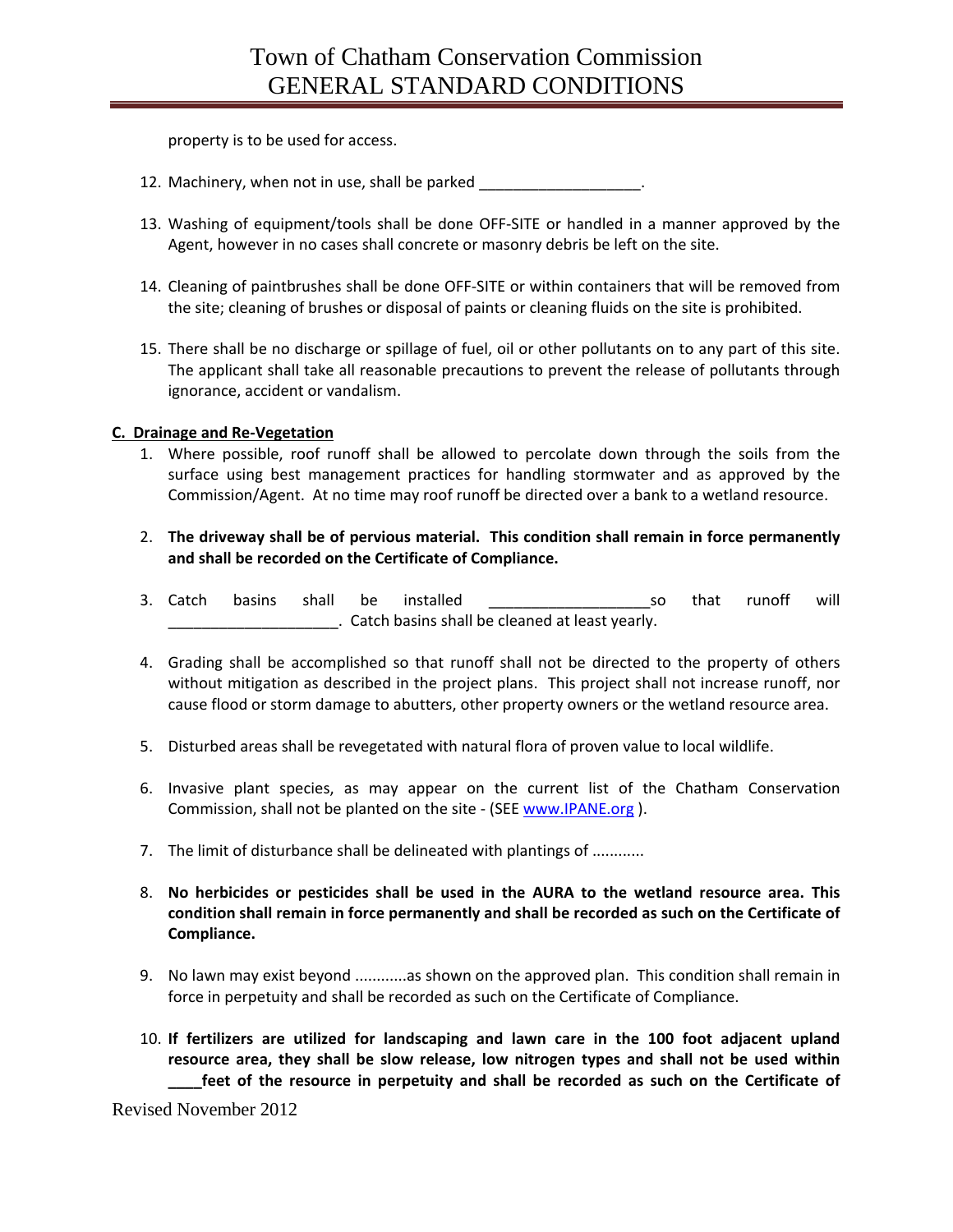## **Compliance.**

11. After completion of work, and prior to the issuance of a Certificate of Compliance, the applicant shall permanently mark the edge of the wetland and the edge of the undisturbed vegetated buffer to the wetland areas to ensure no further inadvertent encroachment into the buffer to the wetland. The applicant shall instruct all agents to explain these markers to buyers/lessees/landscapers and all persons taking over the property from the applicant.

## 12. **A buffer zone of natural vegetation shall be left undisturbed 50ft from the wetland resource area in perpetuity and this shall be recorded as such on the Certificate of Compliance.**

- 13. Prior to the final revegetation, a re‐vegetation plan/sketch shall be submitted to the Commission/Agent for approval. Applicant should refer to the Landscape Guidelines approved by the Chatham Conservation Commission.
- 14. If soils are to be disturbed for longer than two months, a temporary cover of rye or other grass should be established to prevent erosion and sedimentation. If the season is not appropriate for plant growth, exposed surfaces shall be stabilized by other appropriate erosion control measures, firmly anchored, to prevent soils from being washed by rain or flooding.
- 15. Any lawn area shall be constructed with a minimum of four to six inches of organic top soil /loamy sand together with a seed mixture appropriate for Cape Cod.
- 16. If an irrigation system is installed, it shall conform to the design standards of the Water Department. If connected to town water, a permit shall be obtained from the Water Dept. and a copy submitted to the Commission prior to issuance of a Certificate of Compliance.
- 17. All disturbed areas, slopes and proposed landscape areas shall be loamed and seeded or stabilized through the use of erosion control blankets or other approved means. All disturbed areas will be graded, loamed and seeded prior to November 1 of each year, if possible. No disturbed areas or stockpiled material will be left unprotected or without erosion controls during the winter.
- 18. Loaming and seeding shall occur within (5-30) days of final grading. Barren areas shall be stabilized by seeding if work on the project is interrupted for more than 90days, unless the 90days are in the winter. If this condition should occur, the applicant shall request a determination from the Commission as to whether seeding or an alternative measure should be taken.
- 19. Dumping Prohibited: There shall be no dumping of leaves, grass clippings, brush, or other debris within the wetland or on the bank or within the buffer zone to the wetland resource area.

#### MITIGATION PLANTINGS

20. The planted mitigation area shall be allowed to naturalize in perpetuity. **To naturalize** shall mean that the area will be left undisturbed and there shall be no use of fertilizers; no removal of leaf litter or duff layer; no weeding; no subsurface irrigation system; no hardscape; no structures of any kind; no creation of lawn; no dumping of yard debris. Pruning for view and/or additional planting of native species and/or removal of harmful exotic invasive species may be allowed with prior consent of the Conservation Commission. The applicant shall instruct all agents to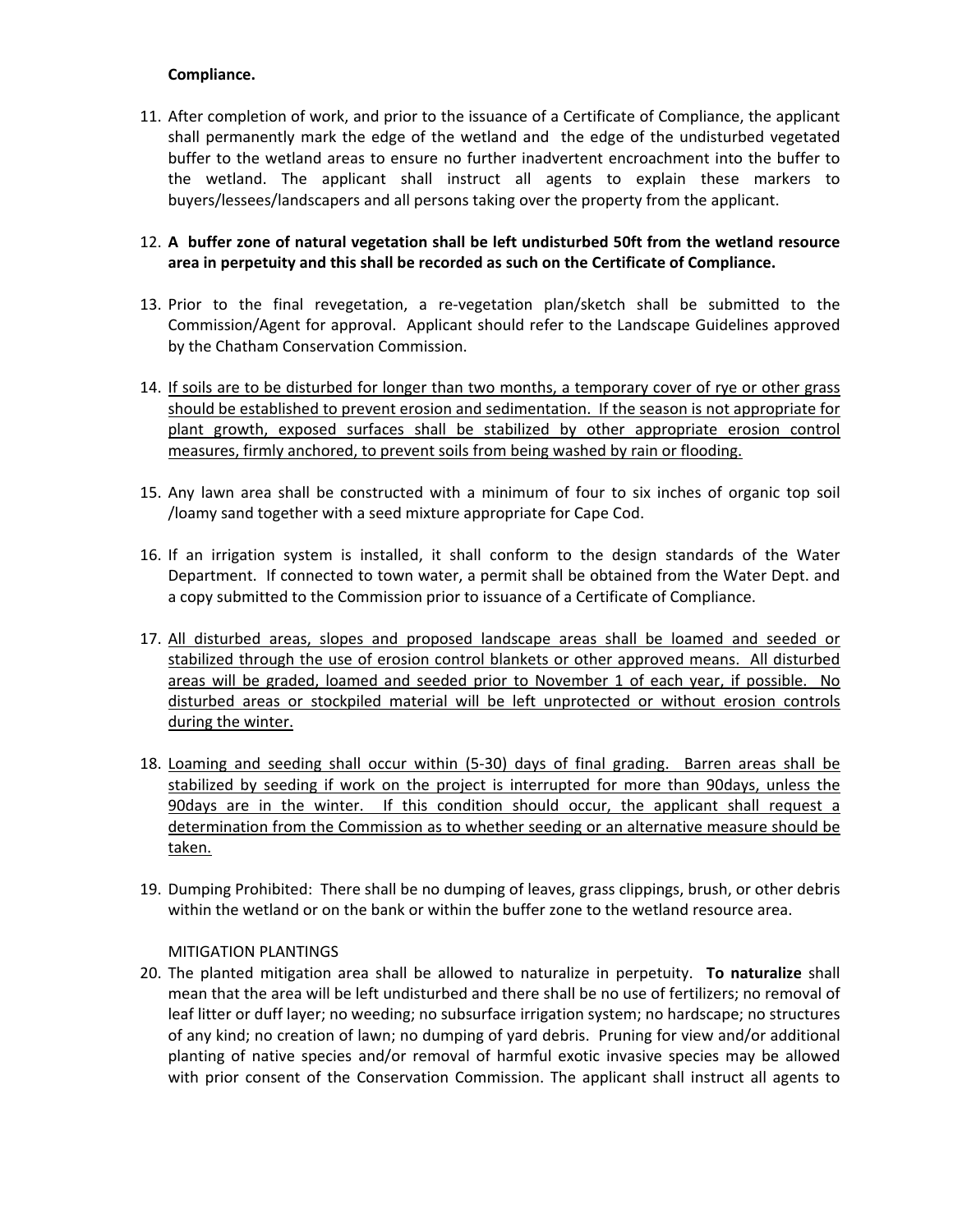explain the mitigation area to buyers/lessees/landscapers and all persons taking over the property from the applicant. **This condition shall be recorded on the Certificate of Compliance as an ongoing condition.**

- 21. To insure mitigation is achieved and the improved vegetated buffer has been established, mitigation plantings shall be cared for to insure survival for three (3) full growing seasons. During this time period, the agent may require additional plantings if the Agent determines that any of the specimens are dead or dying and need replacement.
- 22. **To naturalize** shall mean that the area will be left undisturbed and there shall be no use of fertilizers; no removal of leaf litter or duff layer; no weeding; no subsurface irrigation system; no hardscape; no structures of any kind; no creation of lawn; no dumping of yard debris. Pruning for view or additional planting of native species may be allowed with prior consent of the Conservation Commission

#### **D. COASTAL SHORELINE PROJECTS: SHORELINE STABILIZATION, CATWALKS, PIERS, ETC.**

FIBER ROLLS

- 1. Unless otherwise permitted by the Commission, once installed the fiber rolls shall be maintained which means at a minimum if the anchoring becomes loose the rolls shall be re-secured as installed immediately; if the rolls become dislodged and break free the applicant shall see that they are immediately removed from the shoreline to prevent damage to resource areas or become a danger to navigation; the rolls shall have cover of sand to protect from UV-rays and the elements and shall be revegetated as necessary. Prior to any maintenance activity, the Applicant shall notify the Agent. Applicant shall document with photos for the record. As with all beachfront projects, the Commission recommends that the applicant keep records of any ongoing maintenance. **This condition shall be recorded as an ongoing condition.**
- 2. Stairs shall be raised on posts and excavation shall be
- 3. The stairway shall have no risers.
- 4. There shall be a minimum of ¾" spacing between deck planks.
- 5. CCA or creosote treated wood is prohibited. ACQ-treated wood may be used, however the applicant is encouraged to use natural or alternative non‐leaching construction materials.
- 6. Pier sections, ramps or floats shall not be stored in the wetland resource area (salt marsh, coastal bank, or coastal flood plain).
- 7. Piers will be seasonally removed prior to November 1 each year and shall not be replaced until May 1 or later [OR Piers/Catwalks shall be removed annually for 6 contiguous months].
- 8. During construction, work in process material shall be stored **with all assets**

Revised November 2012 9. Construction shall be completed within \_\_\_\_\_\_\_\_\_\_\_\_\_\_\_\_\_\_days of obtaining all state and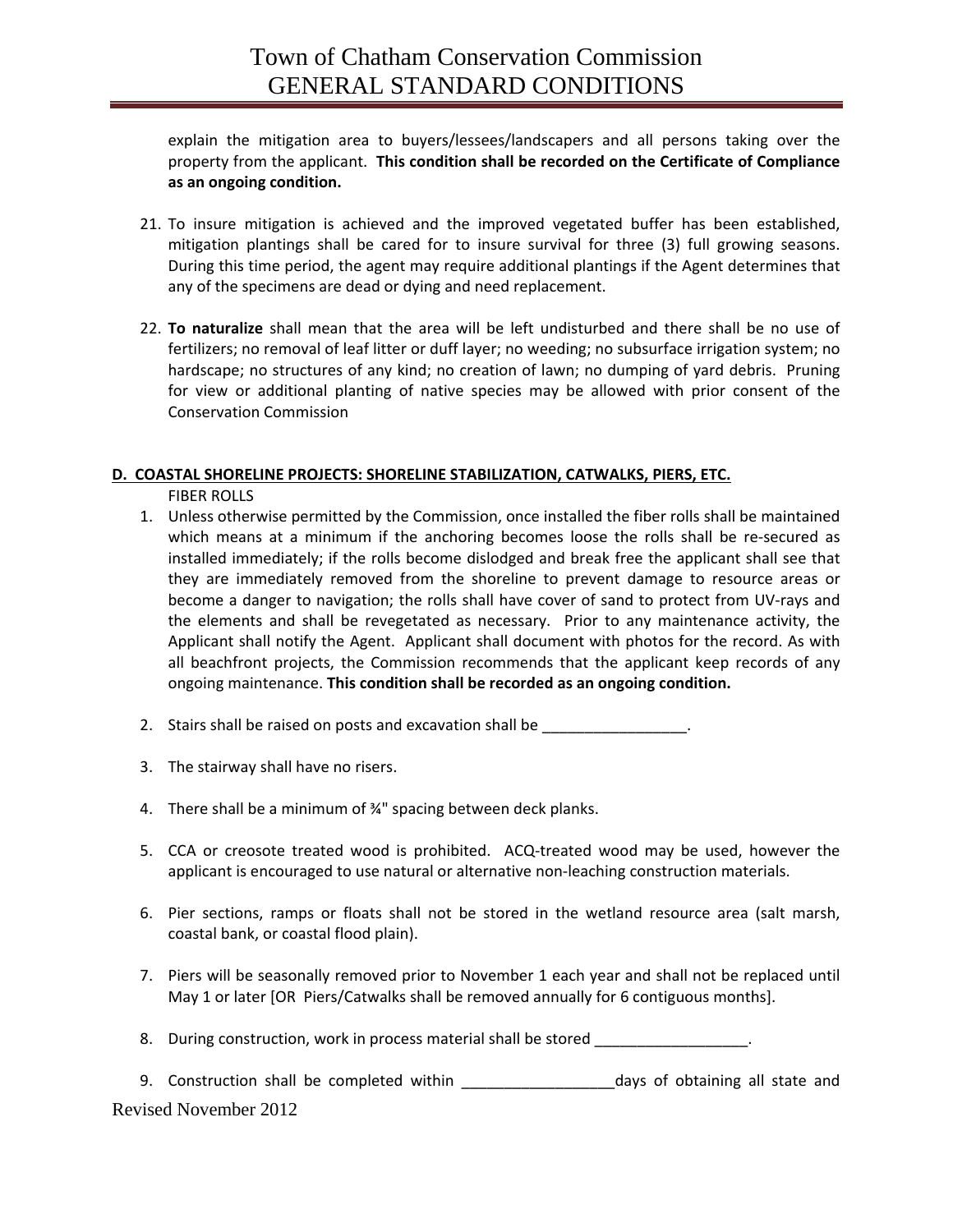local approvals or engineering certifications.

## 10. **The catwalk shall not be used for the docking of motorboats in perpetuity. This condition shall be recorded as such on the Certificate of Compliance.**

- 11. Immediately prior to construction, beach profiles will be taken every \_\_\_\_\_\_\_\_\_\_\_\_\_\_feet in front of and every **the set of the proposed** and submitted to the Conservation Commission. Profiles will be repeated at \_\_\_\_\_\_\_\_\_\_\_month intervals for years and comparisons submitted to the Commission without delay.
- 12. If, after consulting with qualified coastal engineers or coastal geologists AT THE APPLICANT'S EXPENSE, the Commission finds that the \_\_\_\_\_\_\_\_\_\_\_\_\_\_\_\_\_\_has caused or accelerated erosion on the site or on nearby properties, it may order the applicant to nourish the beaches using clean sand of a similar or larger grain size, with an amount of material equal to the engineers/geologists calculation of the loss caused by the structure. The Commission may order re‐nourishment as necessary.
- 13. **A copy of the Chapter 91 license from DEP Waterways shall be submitted to the Commission prior to work commencement.**

## **E. GENERAL**

- 1. This Order of Conditions is subject to the applicant obtaining all applicable local and state permits.
- 2. The applicant shall furnish the contractor with a copy of this Order. The applicant shall assure that all contractors, subcontractors and other personnel performing the permitted work are fully aware of the permit's terms and conditions. Thereafter, the contractor will be held jointly liable for any violation of this Order resulting from failure to comply with its conditions.
- 3. Any further construction or site alteration beyond the work limit within 100 feet of the resource area is subject to prior approval by the Conservation Commission.
- 4. The Commission, its employees and agents shall have the right of entry to inspect for compliance with the terms of this Order until a Certificate of Compliance has been obtained and recorded at the Barnstable Registry of Deeds. Commission members or their agent may acquire any information, measurements, photographs, observations and/or materials or may require the submittal of any data or information deemed necessary by this Commission for that evaluation.
- 5. This **Order of Conditions is valid for three years** under the local Wetlands Protection By‐Law and three years under MGL Ch. 131, s 40. Application for an extension shall be submitted in writing to the Conservation Commission at least thirty days prior to the expiration date.
- 6. The Commission reserves the right to amend this Order of Conditions prior to completion of construction, after a legally advertised public hearing, if plans or circumstances are changed or if new conditions or information so warrant.

## AS‐BUILT PLAN

7. The location of the foundation shall be confirmed by a licensed engineer or land surveyor *before*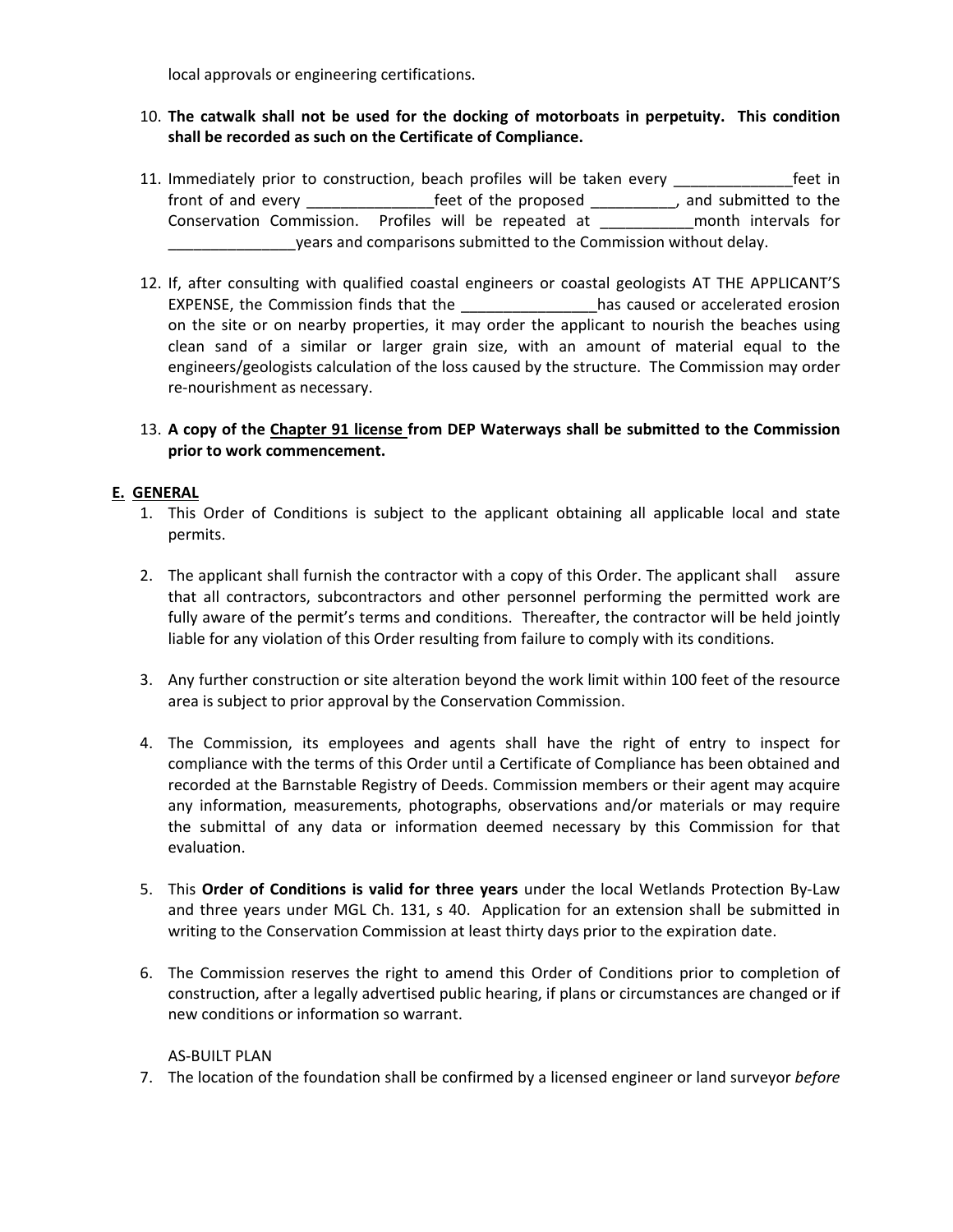*the structure is framed* and an as‐built submitted to the Commission. AND/OR ‐ Upon completion of the project the applicant shall submit a written request for a Certificate of Compliance to the Commission, accompanied by an as‐built plan that indicates dwelling, hardscape, and distance to the resource areas as described in the application.

- 8. Upon completion of the project the applicant shall submit a written request for a Certificate of Compliance to the Commission.
- 9. The request for a Certificate of Compliance shall include:
	- a. A written statement from a Massachusetts registered professional engineer certifying that the work has been conducted as shown on the plan and documents referenced above, as conditioned by the Commission.

(and/or...)

- b. An "as‐built" plan, including final contours, shall be prepared and signed and stamped by a Massachusetts registered professional engineer or land surveyor for the file.
- 10. This Order of Conditions shall be deemed not to have been complied with until the applicant has obtained a Certificate of Compliance and it has been recorded in the Barnstable County Registry of Deeds.
- 11. Under no conditions will the operation of equipment, stockpiling of soil, cutting, clearing or pruning of trees, shrubs or ground cover or other site disturbance take place on the wetland side of the no-work line without prior consent of the Commission.
- 12. Section 2.05 of the Wetlands Regulations, promulgated under the Chatham Wetlands Protection By-Law requires that no coastal engineering structure, such as a bulkhead, revetment, groin or seawall shall be permitted on or within 100 feet of a coastal bank at any time in the future to protect the project allowed by this permit. This condition shall be recorded on the Certificate of Compliance.
- 13. 310 CMR 10.30(3), promulgated under MGL c. 131, § 40, requires that no coastal engineering structure, such as a bulkhead, revetment, or seawall shall be permitted on an eroding bank at any time in the future to protect the project allowed by this Order of Conditions. This condition shall be recorded on the Certificate of Compliance.
- 14. The "applicant" as used in this Order of Conditions shall refer to the owner, any successor in interest or successor in control of the property referenced in the Notice of Intent, supporting documents and this Order of Conditions. The Commission shall be notified in writing within 30 days of all transfers of title of any portion of property that take place prior to issuance of a Certificate of Compliance.
- 15. The Approved Plan for this Order of Conditions does not constitute specific acceptance of the boundaries of resource areas for any work not described in item 6 of the corresponding Notice of Intent. For any such work not described as per the provisions above, the Commission may require new plans/and or delineation of resource areas, as it deems appropriate.

Revised November 2012